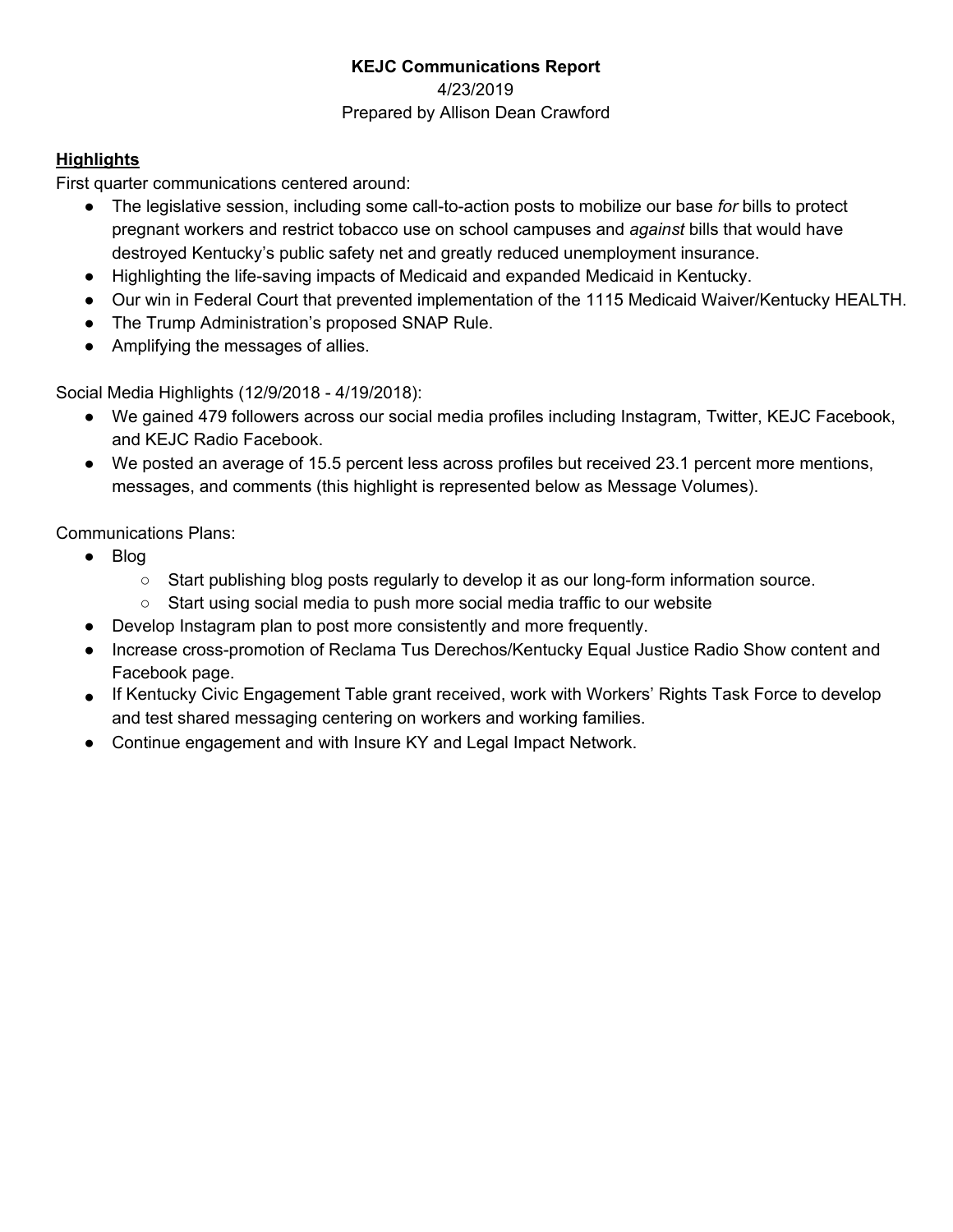#### **Report Date Range: 12/9/2018 - 4/19/2018**

*Compared to previous Date Range: 7/30/2018 - 12/8/2018 Profiles Included: Instagram, Twitter, KEJC Facebook Page, KEJC Radio Facebook Page*

#### 200 150 100 50  $\circ$ JAN<br>2019 DEC FEB MAR APR 2018 **Twitter Instagram** Facebook Audience Growth Metrics Totals Total Followers % Change **Total Followers** 4,496  $712%$ Total followers increased by New Twitter Followers 182 **78.8%** -12% New Facebook Fans 229  $713.5%$ since previous date range New Instagram Followers 68 ₹ 27.3% **Total Followers Gained** 479  $712%$

### **Group Audience Growth**

### **Group Engagement**

| <b>Total Engagements</b>    | 6.210  | 12%             |
|-----------------------------|--------|-----------------|
| Instagram Engagements       | 205    | $\times 50.8\%$ |
| <b>Facebook Engagements</b> | 4,150  | 7.57.4%         |
| <b>Twitter Engagements</b>  | 1.855  | $\vee$ 25.5%    |
| <b>Engagement Metrics</b>   | Totals | % Change        |

The number of engagements increased by

since previous date range

## **Group Impressions**

| <b>Total Impressions</b>   | 237,792 | 719.2%            |  |  |
|----------------------------|---------|-------------------|--|--|
| Instagram Impressions      | 0       | $\rightarrow 0\%$ |  |  |
| Facebook Impressions       | 130,853 | 761.3%            |  |  |
| <b>Twitter Impressions</b> | 106,939 | 2.6%              |  |  |
| Impressions Metrics        | Totals  | % Change          |  |  |

Total Impressions increased by

19.2% since previous date range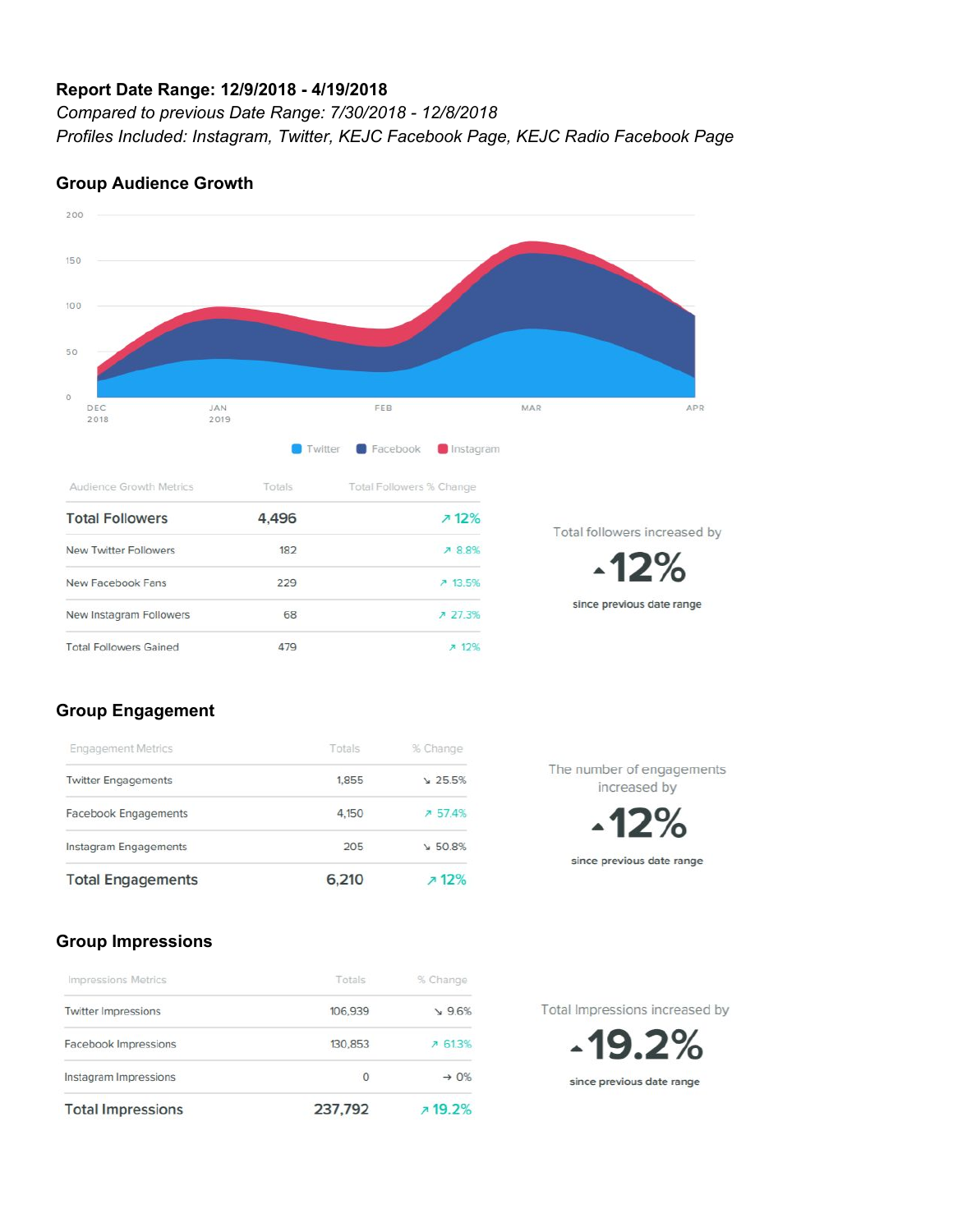## **Group Message Volumes**



Sent Messages **C** Received Messages

| Sent Messages Metrics       | Totals | % Change        |  |
|-----------------------------|--------|-----------------|--|
| Twitter Tweets and DMs Sent | 423    | 23.4%           |  |
| Facebook Posts Sent         | 257    | <b>789%</b>     |  |
| Instagram Messages Sent     | 13     | $\times 59.4\%$ |  |
| <b>Total Messages Sent</b>  | 693    | $\times$ 15.5%  |  |

| Received Messages Metrics          | Totals | % Change |
|------------------------------------|--------|----------|
| <b>Twitter Messages Received</b>   | 264    | 7.10%    |
| Facebook Messages Received         | 395    | A 30.8%  |
| <b>Instagram Comments Received</b> | 18     | ₹ 125%   |
| <b>Total Messages Received</b>     | 677    | 723.1%   |

Message volume decreased by

 $-15.5%$ 

since previous date range

Message volume increased by

 $-23.1%$ since previous date range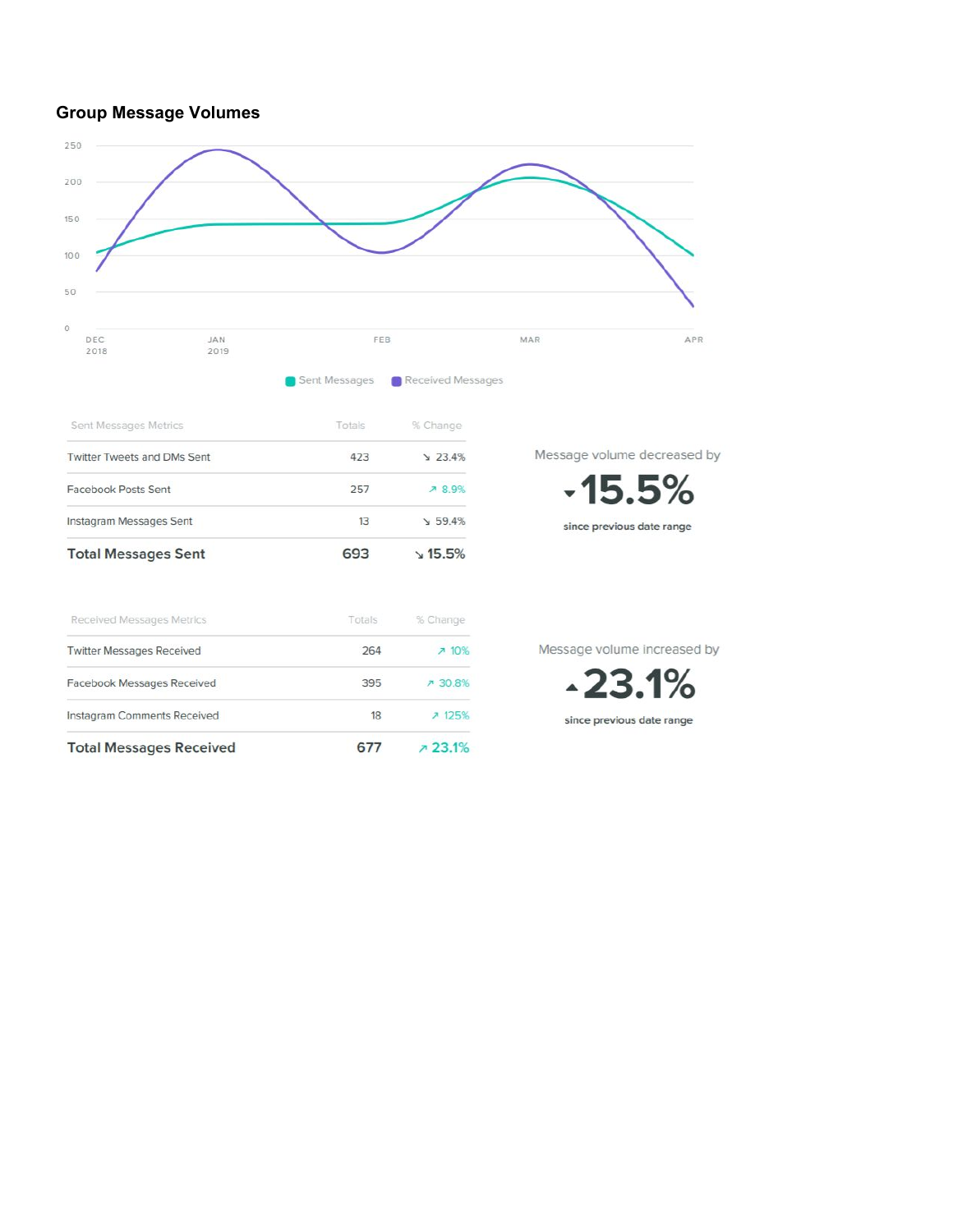| Post                                                                                                                                                                                                                                                                                                                                                                                                                                                                                                                                                                                                                                                                                                                      | Reactions ▼ Comments   | Engagement | Reach |
|---------------------------------------------------------------------------------------------------------------------------------------------------------------------------------------------------------------------------------------------------------------------------------------------------------------------------------------------------------------------------------------------------------------------------------------------------------------------------------------------------------------------------------------------------------------------------------------------------------------------------------------------------------------------------------------------------------------------------|------------------------|------------|-------|
| <b>Kentucky Equal Justice Center</b><br>Update 2: "The intention was to keep the cabinet from being tied to federal<br>strings where it doesn't benefit the state, not to dismantle anything," stated<br>Moser. "I'm looking for clarity, but am absolutely reserving the right to<br>withdraw. If it doesn't have the support it needs, it won't be called anyway."<br>https://bit.ly/2VNoiP3 --- UPDATE: Rep. Moser is pulling the amendment!<br>ALERT: This last-minute amendment would empower the Governor to strip<br>health coverage from 450,000 Kentuckians. Call the Legislative Hotline at 1-<br>800-372-7181 and tell your Representative to OPPOSE Amendment 1 to<br>Senate Bill 167. https://bit.ly/2H6vP8n | 54<br>280              | 14.2%      | 4.391 |
| OEMERGENCY: Legislature Poised to Empower Bevin to Take Health<br>Coverage from 450,000 Kentuckians                                                                                                                                                                                                                                                                                                                                                                                                                                                                                                                                                                                                                       |                        |            |       |
| (Post) March 7, 2019 5:19 pm                                                                                                                                                                                                                                                                                                                                                                                                                                                                                                                                                                                                                                                                                              |                        |            |       |
| <b>Kentucky Equal Justice Center</b><br>Preventing harmful changes the Bevin Administration wants to make to<br>Medicaid is a team effort. We are so proud to work for our clients and<br>alongside our co-counsel Southern Poverty Law Center, National Health<br>Law Program (NHeLP), and Jenner & Block LLP to protect healthcare for<br>Kentuckians! Also thanks to individuals on the KEJC team Cara Stewart.<br>Miranda Brown, Richard Seckel, and Ben Carter Law, PLLC!<br>inks to the efforts of our clients<br><b>WE PROTECTED</b><br>MEDICAID<br>indreds of thousands<br>of Kentuckians'<br>(Post) March 27, 2019 10:00 pm                                                                                      | 277<br>10 <sup>2</sup> | 9.4%       | 3,630 |
| Kentucky Equal Justice Center                                                                                                                                                                                                                                                                                                                                                                                                                                                                                                                                                                                                                                                                                             |                        |            |       |
| OFederal judge again rejects Bevin's Medicaid work requirements in<br><b>Kentucky</b><br>(Post) March 27, 2019 5:17 pm                                                                                                                                                                                                                                                                                                                                                                                                                                                                                                                                                                                                    | 25<br>120              | 11.3%      | 1,941 |
| <b>Kentucky Equal Justice Center</b><br>"HB 3 would result in thousands and possibly tens of thousands of poor<br>Kentuckians, overwhelmingly children, having their benefits reduced and/or<br>cut off completely." http://bit.ly/HB3hurtsKYfamilies #kyga19<br>#Medicaid #SNAP #SNAPbenefits #publicassistance #photoid<br>#drugtesting #workfare<br><b>OHB 3 Proposes Massive, Expensive and Ineffective Bureaucracy That Will</b>                                                                                                                                                                                                                                                                                     | 119<br>46              | 11.1%      | 2,450 |

(Post) February 22, 2019 5:54 pm